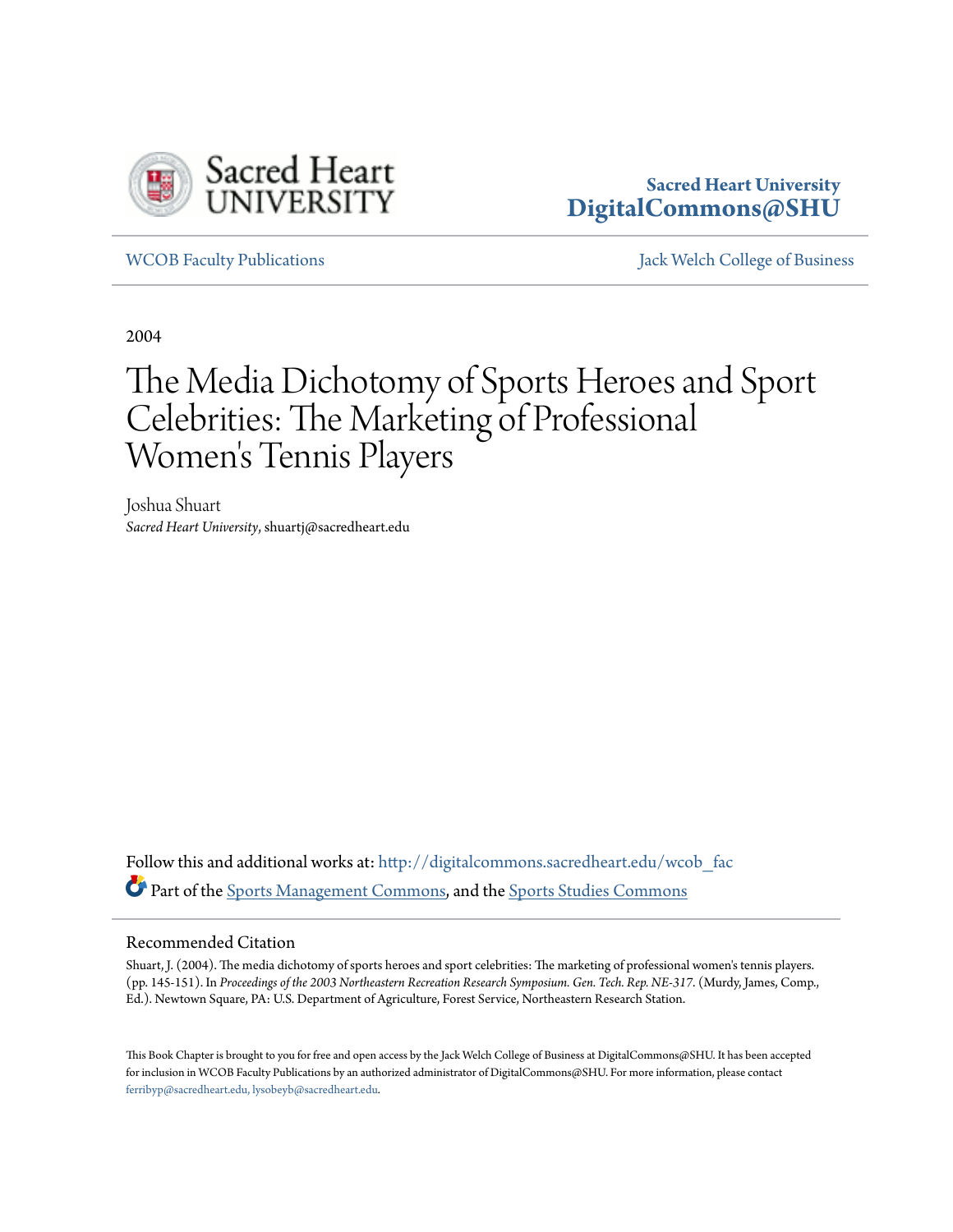#### **THE MEDIA DICHOTOMY OF SPORT HEROS AND SPORT CELEBRITIES: MARKETING OF PROFESSIONAL WOMEN'S TENNIS PLAYERS**

Joshua A. Shuart, Ph.D. Assistant Professor, Management Sacred Heart University

*The modern sports hero is actually a misnomer for the sports celebrity. Critics have noted true sports heroes are an endangered species, whereas sports celebrities are as common as Texas cockroaches. On the surface professional sports seem to offer a natural source for heroes, but on closer examination they offer celebrated sports figures shaped, fashioned, and marketed as heroic.* -SUSAN DRUCKER

## **Introduction**

There is perhaps no better example of mediacreated frenzy over heroism and celebrity than in the world of professional women's tennis. Two of the most recognizable personalities, Venus Williams and Anna Kournikova, are known for very different reasons: Williams because of her on-court success and her rivalry with her sister Serena, Kournikova because of her on-court failures yet curiously strong endorsement success. Survey research was undertaken to examine perceptions of both women, to determine a) how society views them (as heroes or celebrities), and b) to determine their marketing worth, with regards to consumer intention to purchase an endorsed product. The research was conducted in three phases during 2001-2002, with a research framework being constructed consistent with previous studies of this nature. Burton (2001) establishes two real concerns for research based on celebrity endorsers: 1) "can a celebrity endorser provide multiple meanings or cross easily between targeted groups?" and 2) "what drives a consumer's celebrity elaborations, when a celebrity's image is transformed by unpredictable real-life actions?" Additionally, Burton questions the popular "Q" score rating system - commonly used in marketing - because it is focuses upon likeability and fame, and ignores many of the significant values

important to the consumer: source relevance, authenticity, and trustworthiness. Chalip (1997) contends that it is possible to be an unknown hero, but not an unknown celebrity. The primary focus of Chalip's work is that heroism depends on celebrity, although one need not be a hero to become a celebrity. This notion refers to the idea that the media creates celebrities, that these celebrities are fleeting, and that they aren't real heroes to most people. Finally, Brooks (1998) provided a strong overview of theory and issues related to celebrity endorsement involving athletes. Brooks asked what type of celebrity athlete is most effective, under what conditions, and most importantly, do athletes sell products? Brooks also stated that the answer to the question "does a (sport) hero have more cultural meaning than a (sport) celebrity?" would have tremendous impact for marketers. Given the fact that our heroes change as quickly as does the programming on television (Leonard, 1980), it was crucial to reassess the true value of sport heroes and celebrities, and the tremendous impact that the media plays in creating them in our country.

#### **Justifying the Research**

The research was shaped heavily by suggested future research directions by three eminent sport hero scholars. Burton (2001) challenged researchers to better "understand how heroes are created and, if not worshipped, revered." He also questioned the popular "Q" score rating system commonly used in marketing. Burton claimed that Q-scores, which focus predominantly upon likeability and fame, might not be truly indicative of celebrity athlete endorsement phenomena.

Brooks (1998) was thorough in her research and posed the question "does a hero have more cultural meaning than a celebrity?" Brooks contended that answering this question could potentially have a tremendous impact for marketers. Chalip (1997) examined the hero vs. celebrity debate in sport, and opined similarly to both Burton (2001) and Brooks (1998). A key contribution of his work was proposing that future research should attempt to combine elements of celebrity endorsement and hero worship.

#### **Salient Quotations**

• "We are drawn to celebrities for a variety of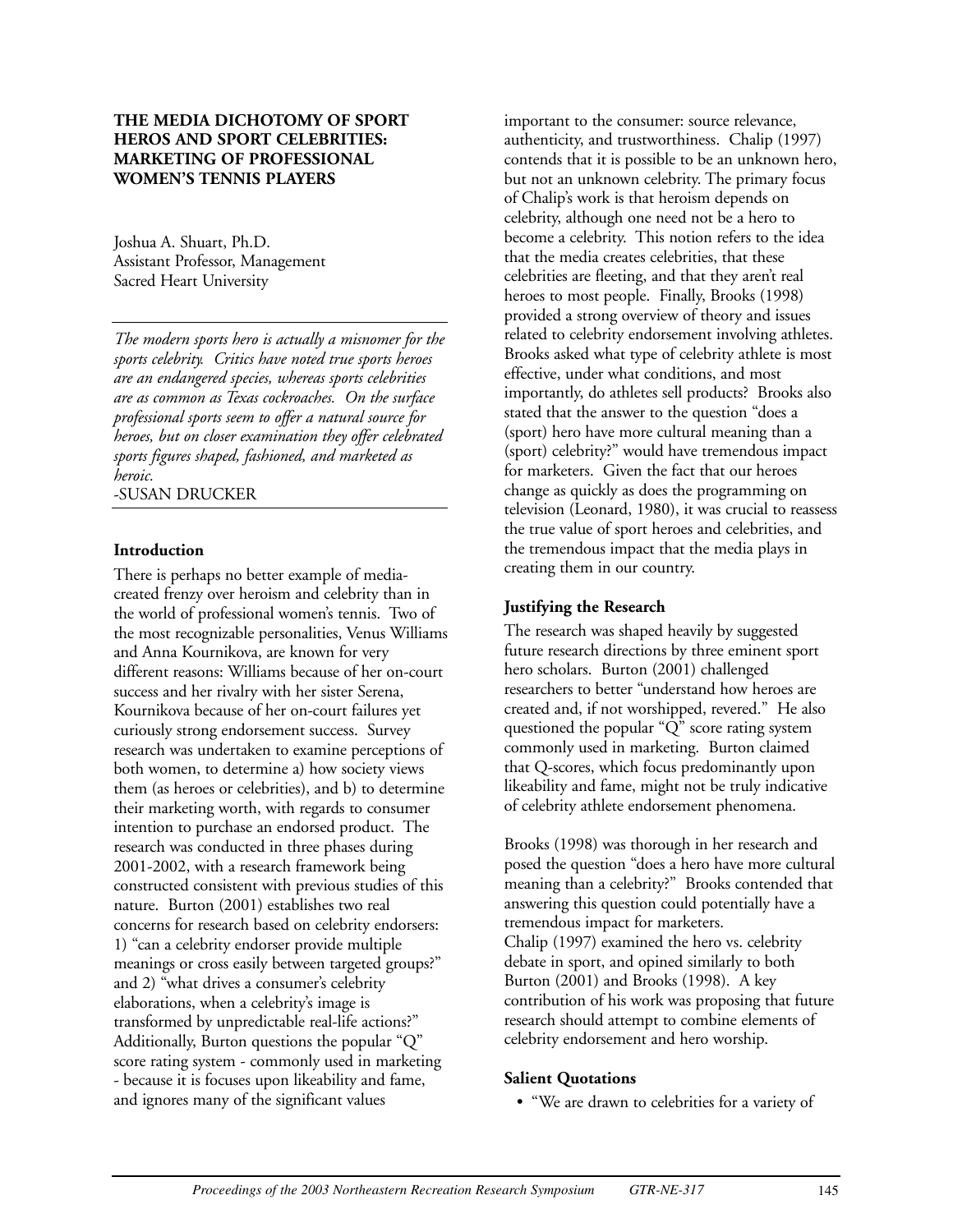reasons. These can only be concretely established through empirical investigation. At the level of theory, it might be hypothesized, inter alia, that celebrities provide us with heroic role models in an age of mass standardization and predictability." - Rojek (2001)

- "Perhaps the athlete did not seek fame, but notoriety finds the athlete anyway in an era relentless television and burgeoning hero worship." - Ham (2001)
- "Heroes symbolize something greater than attaining wealth and fame, performing deathdefying acts, or acquiring media-promoted status. They reflect our values, our ideals, our dreams. Their qualities endure as a guide and inspiration for all of us to be heroes. It's time for heroes, again." - Sanchez (2000)

#### **Statement of the Problem & Purpose of the Study**

"Sports figures fit the mold of the typical national hero. From humble socio-economic class backgrounds, they demonstrate self reliance, determination, courage, adventure, and honesty" (Porter, 1983). Throughout the ages, our world has changed dramatically, in terms of technology, societal makeup, and probably most importantly to this study, media coverage. However, throughout it all, the generally accepted definition of the sport hero has remained fairly constant with what Porter (1983) states. One of the most impressionable target markets is the college-aged population, for several reasons. One, this is a group that after living at home for most of their lives, is now on their own for the first time; conversely, this is the first time this group has spending power, although not on a great scale. Much of mass mediated marketing efforts are geared towards the 18-22 year old age group, traditionally regarding as collegeaged students. The purpose of this study, hence, was to survey college students; most previous research ignores this target market (Harris, 1994). A preliminary examination of athletic heroes was made so that a secondary study, to determine product endorser effectiveness, could be undertaken to assess athlete impact upon on sales returns. As stated in the introduction, the focus of this study was on women's tennis players Venus Williams and Anna Kournikova, although selected research results of other athletes in the study will be included for comparison purposes. The ultimate goal of the study was to determine

whether sport heroes were different from sport celebrities.

## **Background of the Study**

The premier scholar in the field of hero worship is Orrin Klapp (1949). Many other researchers have added to the knowledge base over the years, but Klapp is the one person who everyone ultimately comes back to. His seminal writings included the often-repeated 5-stage process in the development of a societal hero:

- 1. the person begins to be recognized during informal events.
- 2. the person is formally recognized as a hero.
- 3. the image-building process takes place as the person attains a somewhat legendary status.
- 4. commemoration/celebration
- 5. cult-status

Klapp was quick to point out that stages  $4 \& 5$ usually occur post-mortem, although this is not necessarily always the case. It is important to point out, though, the importance in the sport realm of this statement. Given the media's fleeting nature, and our society's forgiving quality, it is not hard to understand why much maligned athletes become more revered years after retirement and/or death. As humans, we tend to soften the past in our minds, glorifying good acts and forgetting or minimizing the negatives. Thusly, a Babe Ruth (considered a womanizing alcoholic scoundrel during his playing days) can in time become one of the most respected and loved heroes of all-time. Further clouding the picture is the fact that, as Burton (2001) pointed out, depending upon the product and marketing strategy, someone with a negative or counter-culture image, an anti-hero, might actually be preferred over someone with a cleaner image.

Leonard (1980) made an important contribution with his comparative study which examined the changing state of heroes as the cultural makeup of America changed. Considering what has been said previously regarding the impact of constantly evolving television coverage, it is interesting to look at how something fictitious, the novelized creation of fictional sports hero Frank Merriwell (who disappeared in print in 1915) created a real world craving for admirable athletes. Successive generations in Leonard's paper all were tied to themes of the decade that were accurately reflected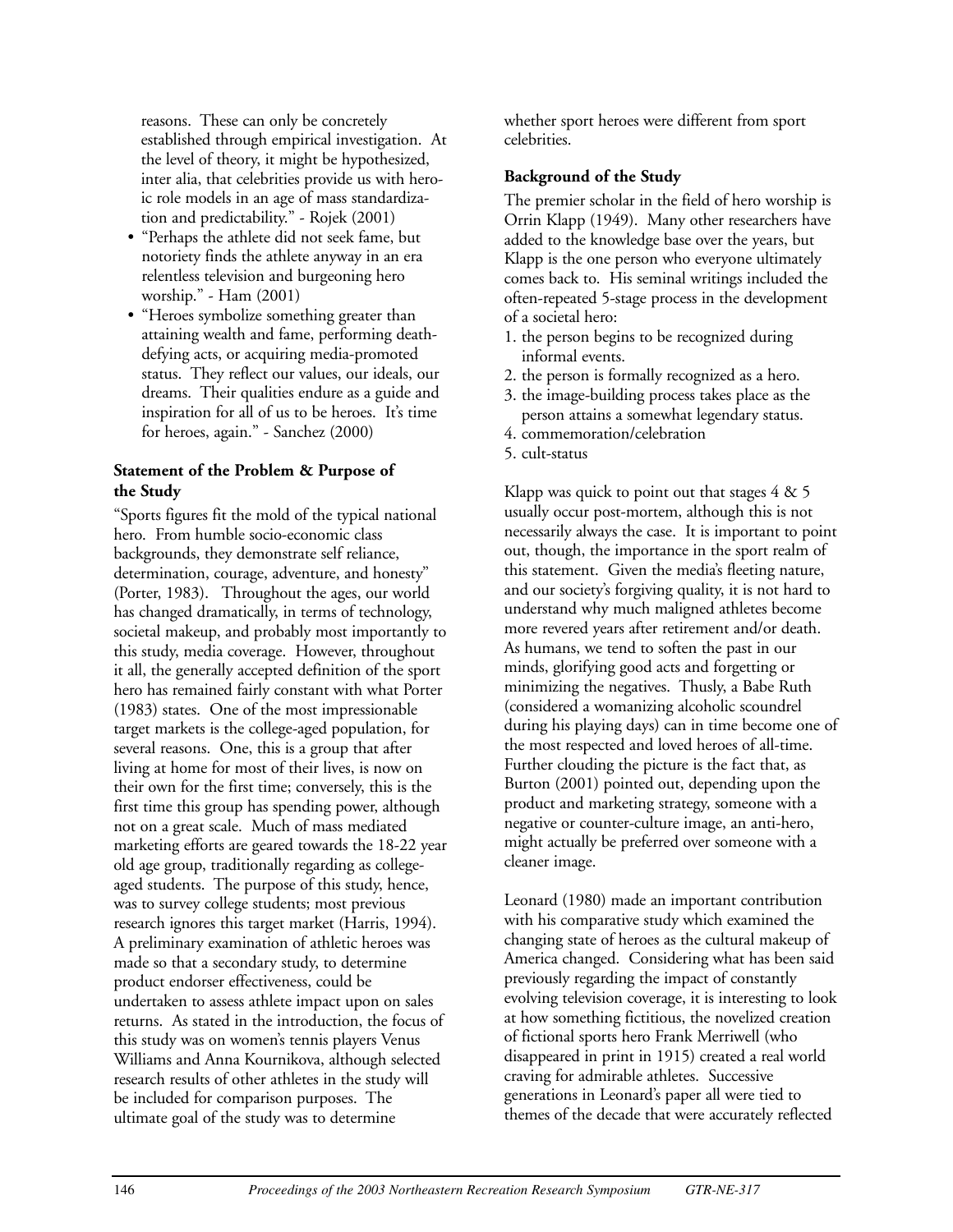#### **CELEBRITY**

#### HIGH  $\mathbf{I}$

|     | LOW HERO, HIGH CELEBRITY                                                                                                         | HIGH HERO, HIGH CELEBRITY                                                                                                     |             |
|-----|----------------------------------------------------------------------------------------------------------------------------------|-------------------------------------------------------------------------------------------------------------------------------|-------------|
|     | O.J. Simpson 2.6, 8.3<br>Dennis Rodman 2.6, 7.4<br>Anna Kournikova 3.3, 6.8<br>Darryl Strawberry 2.7, 6.4<br>Mike Tyson 2.6, 8.3 | Michael Jordan 8.6, 9.7<br>Tiger Woods 7.6, 9.2<br>Venus Williams 5.4, 6.6<br>Magic Johnson 7.4, 8.6<br>Muhammed Ali 7.8, 8.6 |             |
|     |                                                                                                                                  |                                                                                                                               | <b>HERO</b> |
| LOW |                                                                                                                                  |                                                                                                                               | HIGH        |
|     | John Rocker 1.5, 4.9<br>Cynthia Cooper 2.9, 2.8<br>John Daly 2.1, 2.9<br>Ray Lewis 2.2, 4.0<br>Latrell Sprewell 2.6, 4.9         | Bonnie Blair 3.6, 3.1<br>Jackie Robinson 6.6, 6.2<br>Hank Aaron 5.3, 5.1                                                      |             |
|     | LOW HERO, LOW CELEBRITY                                                                                                          | HIGH HERO, LOW CELEBRITY                                                                                                      |             |
|     |                                                                                                                                  |                                                                                                                               |             |
| LOW |                                                                                                                                  |                                                                                                                               |             |

Figure 1: Celebrity-Hero Matrix

with the popular sports heroes of that age. Vander Velden (1986) conducted research on 'favorite' and 'admirable' athletes, stopping short of proclaiming athletes as heroes of sport. He concluded that many people indicated reluctance when approached about heroes, but had no problem discussing their favorite or most-admired athletes. The findings of this study were consistent with prior sport hero studies and are therefore considered a solid piece of the foundational literature.

Ohanian's (1991) structural framework for celebrity endorsement research was the piece that bridged the sport hero literature to the endorsement literature. Contrary to earlier models, discussed at length in Ohanian (1990, 1991), this study provided a comprehensive element that had never been used before. Ohanian discussed and test the three main constructs that lead to 'intent to purchase' an endorsed product. These constructs are a) attractiveness, b) trustworthiness, and c) expertise. Each construct had 5 subconstructs that were tested and analyzed using factor analysis.

#### **Building Upon the Literature**

None of the previous studies had effectively synthesized the knowledge of heroes with marketers' portrayal of the endorsers, at least not in the athletic setting. This study combined elements previously uncombined, and helped to develop a model for subsequent studies of the athlete as hero and endorser. Specific attention was paid to women athletes, particularly women's tennis players. The media coverage of women, and the endorsement money involved with women athletes, is dramatically different from that of their male counterparts.

## **Methods & Procedures**

#### **a) Design**

- 3-phases administration of surveys
- aimed at college students.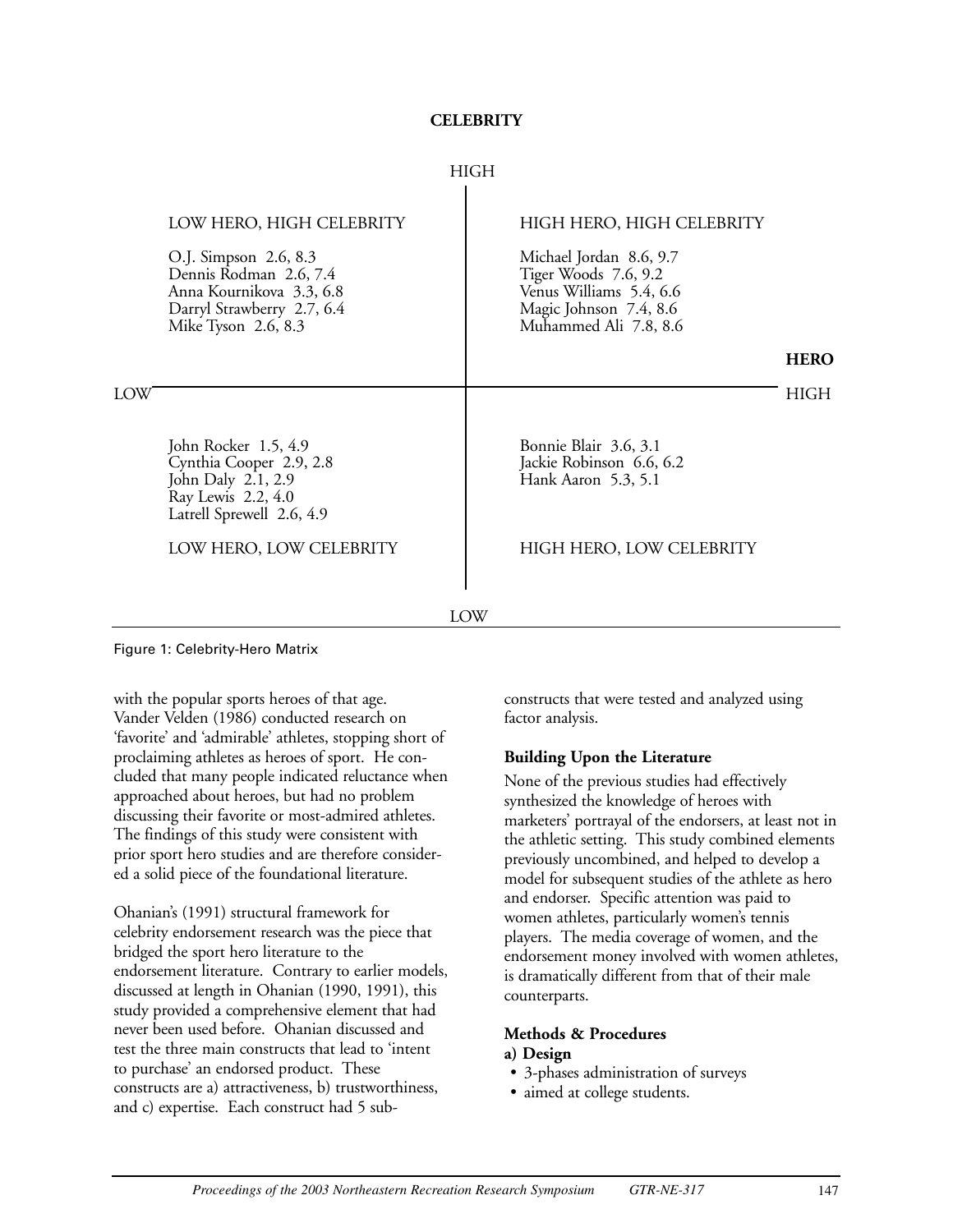### **b) The Sample**

- 222 respondents
- convenience and purposive samples

## **c) Instrument(s)**

- 4 parts, based on literature.
- all instruments were tested for reliability and validity
- previous studies of endorser effectiveness focused on 1 of the 3 dimensions of source credibility (seen inOhanian, 1991 figure); this study implemented all 3 simultaneously; focus on hero/celebrity.
- respondents were asked to rate 52 athletes (see next page for complete list) on a hero scale and a celebrity scale.

## **d) Athletes selected for the study**

• all athletes selected in known prior research studies on sport heroes, celebrities, icons, and favorite players were included on a "master list". Additionally, a panel of experts was asked to review this list and names were strategically added (or deleted) based on relevance and a pilot study using the full list. Additionally, all athletes appearing on the annual "Forbes Celebrity 100" list (2002) were added, resulting in the total of 52 athletes for the Phase 3 administration.

## **Results**

Once all of the athletes were rated, it was possible to create a celebrity-hero matrix which indicated in which of four quadrants - high hero, high celebrity; high hero, low celebrity; low hero, high celebrity; low hero, low celebrity - each belonged. The exemplary athletes for the four quadrants are indicated by Figure 1.

From each quadrant, one male and one female were selected, so that the next phase of the study consisted of eight athletes. Venus Williams was considered by respondents to be part of the HIGH HERO, HIGH CELEBRITY category, meaning that people considered her to be very much a celebrity, and also considered her to be a hero. Tiger Woods was her top male counterpart in this same category. In the LOW HERO, HIGH CELEBRITY category was Anna Kournikova (and Mike Tyson). Both were recognized as celebrities, but few considered either to be heroic. In the LOW HERO, LOW CELEBRITY category was Ray Lewis and Cynthia Cooper, and in the HIGH HERO, LOW CELEBRITY category was Bonnie

Blair and Hank Aaron. The phase-3 survey was constructed, based on the above athletes and their endorsement of a fictitious sport-drink product.

To the question "do you have a famous sports hero? ", 75.5% of those in the Phase One administration said "yes", vs. 82.5% of those in Phase Two who answered "yes". The top sports heroes selected (on a 10-point scale) were: Michael Jordan (8.588), Muhammed Ali (7.784), Tiger Woods (7.578), Babe Ruth (7.411), Magic Johnson (7.401), and Jackie Robinson (6.578). There were only two women chosen in the top 20, the first one being Venus Williams (5.372).

The sport celebrity list contained quite a different mix of athletes. The top celebrity was Michael Jordan (9.696), proving his universal appeal among college students, and confirming what we already know: he is an excellent product endorser. The rest of the celebrities are as follows: Tiger Woods (9.166), Magic Johnson (8.627), Muhammed Ali (8.588), Shaquille O'Neal (8.568), O.J. Simpson (8.303), Babe Ruth (8.186), Mike Tyson (8.176), Andre Agassi (7.735), Wayne Gretzky (7.686), and Dennis Rodman (7.421). The two top female sport celebrities were #17 Anna Kournikova (6.813) and #18 Venus Williams (6.617). The overlap on the first few athletes, such as Michael Jordan, Muhammed Ali, and Tiger Woods on both lists is not surprising. However, the two lists are quite different, indicating that college students can indeed differentiate between sports heroes and sports celebrities; or at least have clear perceptions of what each is composed.

More interesting and applicable to this study is the mathematical discrepancy, derived by taking the difference score between the two rankings. Because Venus Williams had relatively high scores on both the hero and celebrity scales, she did not factor into the difference score; however, Kournikova had the fifth highest discrepancy between her celebrity (6.81) and hero (3.27) score, resulting in a difference of 3.53. It should be noted that there were only six athletes from the entire study of 52 that had significantly high discrepancies between their two scores.

An additional research question asked "How do the hero and celebrity constructs impact the consumer's intent to purchase the endorsed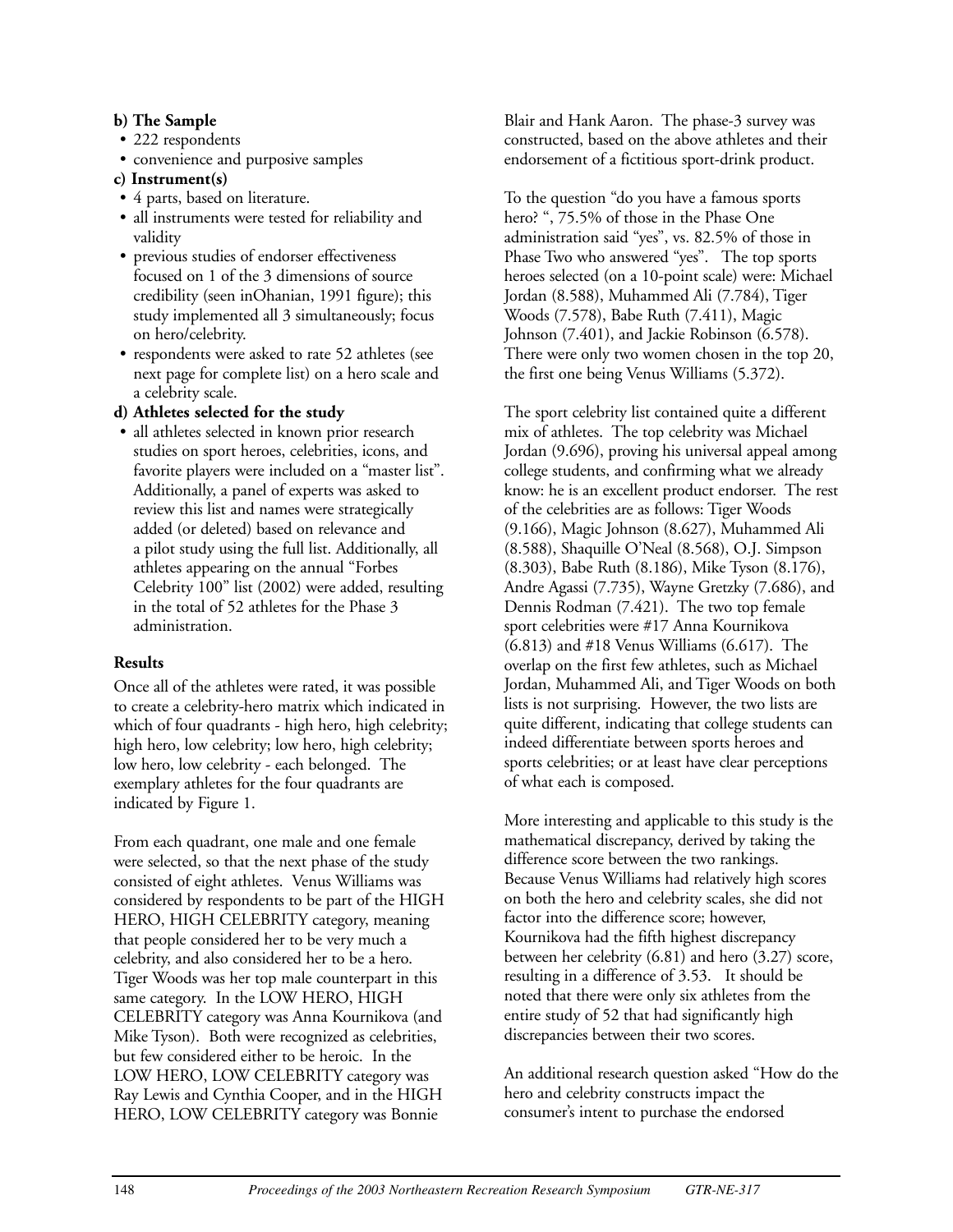product?" Results were tabulated and analyzed for all 8 of the athletes in the final phase of the study. Female respondents were far less likely to purchase endorsed products than their male respondent counterparts. Overall, males were far more likely to consider the 8 athletes (Ray Lewis, Hank Aaron, Tiger Woods, Mike Tyson, Anna Kournikova, Cynthia Cooper, Bonnie Blair, and Venus Williams) heroes than were their female counterparts. The female endorsers were, probably not surprisingly, ranked considerably lower by both the male and female respondents. Conclusively, with the total sample of 120 (phase two), none of the endorsers proved to be exemplary endorsers in terms of their impact on intention to purchase. The top endorser for the entire sample was Tiger Woods (3.80), followed by Hank Aaron (3.03), Venus Williams (3.15), Mike Tyson (2.80), Ray Lewis (2.75), Cynthia Cooper (2.43), Anna Kournikova (2.40), and Bonnie Blair (2.38).

However, the focus of this study is on the two women's tennis players, Anna Kournikova and Venus Williams. Only the results pertaining to these two will be presented here. The "endorser rating" is particularly interesting. It is interesting to see that among males, Venus Williams had a higher hero rating (3.47) than Kournikova (3.07), but a lower celebrity rating (4.93) than Kournikova (5.20). However, in terms of 'intent to purchase' the endorsed product, males were more likely to buy from Williams (3.53) than from Kournikova (2.87). Among female respondents, Williams again rated higher (3.13) than Kournikova (2.17) on the hero scale, and also rated higher on the celebrity scale (5.47) than did Kournikova (4.10). The overall 'intent to purchase' numbers were extremely low for both, although female respondents were slightly more likely to buy from Williams (2.77) than from Kournikova (1.93). In terms of the total of 120 respondents in that phase of the study, college students were more likely to buy from Venus Williams (3.15) than from Anna Kournikova (2.40). These numbers are significantly lower than the numbers for nearly all of the male athlete endorsers.

Additionally, correlations and linear regression were very telling concerning intention to purchase the endorsed product. The results are explained as such: the first number is the Pearson correlation for each, in terms of correlation to intention to

purchased the endorsed product. The second number (in parentheses) is the P-value. All numbers are examined at the .05 significance level. Immediately following, for all 8 endorsers, is a quick summary of salient numbers from the linear regression. The regression equation for this is  $Y_1$ (dependent variable, i.e. intent to buy) =  $a + bx_1$ (independent variable, i.e. hero)  $+ c<sub>x</sub>$  (independent variable, i.e. celebrity). Results for the two tennis players are as follows:

- Anna Kournikova: both were correlated Hero .493 (.000) and Celebrity .311 (.008), with intention to buy. The R Square was, as explained earlier, low at .246. Again, hero (.509 coefficient and .152 Std. Error) was significant (.001) and celebrity (.065
- Venus Williams: both were correlated Hero .481 (.000) and Celebrity .240 (.033). The R Square was .232. Like several others, the regression showed that hero (.539 coefficient and .150 Std. Error) was significant (.001) and celebrity (.034 coefficient and .146 Std. Error) was not significant (.813), at the 5% level of significance.

Overall, endorsers had statistically significant scores on the hero construct. None of the endorsers had statistical significance on the celebrity construct. This would indicate that sport heroes are stronger predictors of intention to purchase the endorsed product than sport celebrities. This again supports the main premise of this investigation, which had hypothesized a stronger emotional connection (and subsequent stronger selling power) of sport heroes over sport celebrities.

### **Summary**

Smith's (1973) assertion that the sport hero is dead is one that has never been realized. One could never have imagined how powerful and domineering the mass media would become, nor could it predict how intertwined the media would be with the development and ascension of sport heroes in the 21st century. Innovation and technology have aided the growth of the sports industry, and it is interesting to note that many of the things we now take for granted - reading newspapers online, instant access to statistics and scores, and digital satellite television - are things that were unfathomable when much of the theory on hero worship in America was first developed and tested. Most of the original sociological theory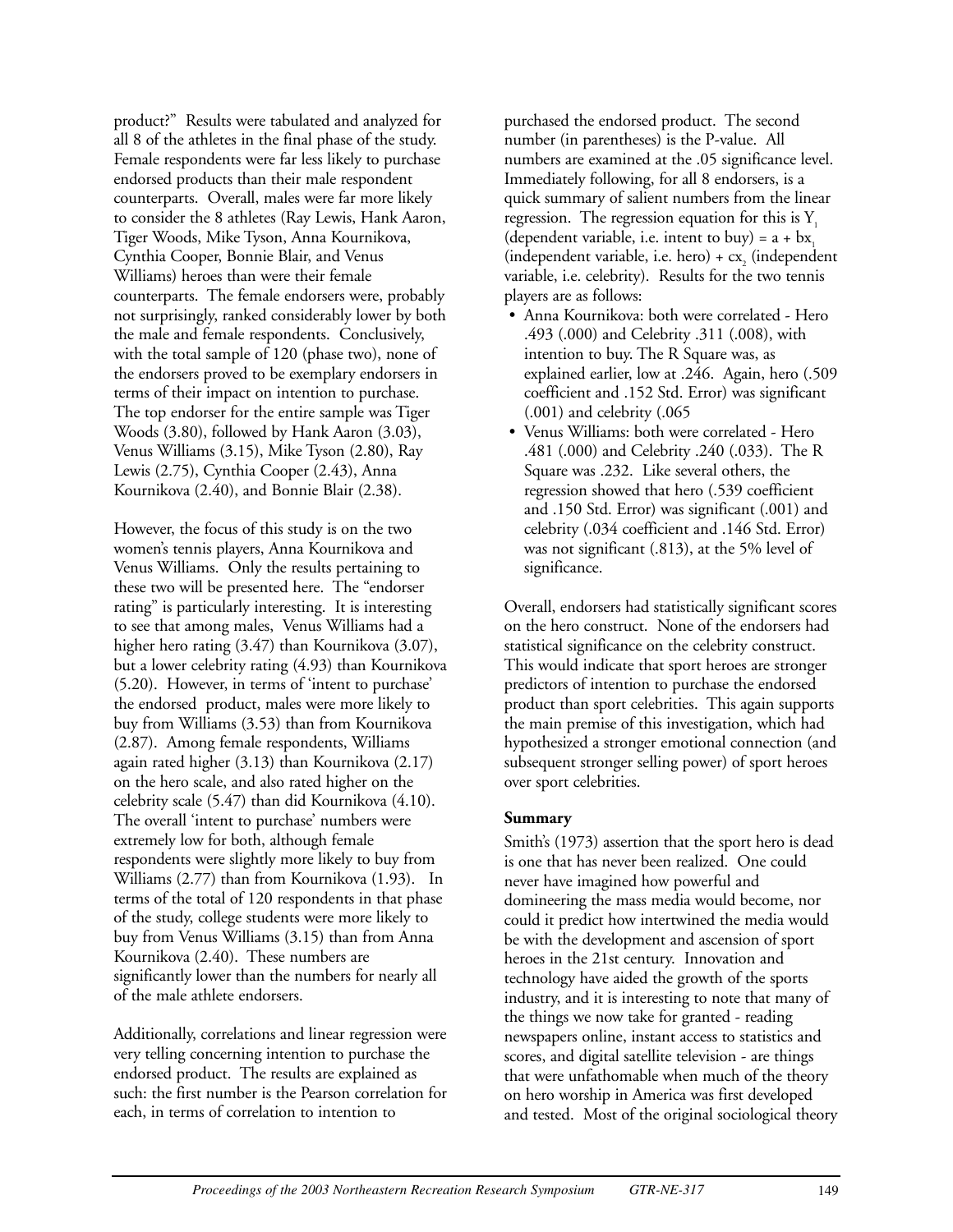still pertains, with minor modification. It is clear that sport heroes will always be a solid piece of American societal makeup. What is still unclear is the ability of the average consumer to differentiate between truly heroic people/events and things that are merely glamorized in the media (e.g. celebrities). However, the tragic events of 9-11- 2001 helped society to re-focus on heroes. The focus on the actions (heroic deeds) of the firefighters and volunteer workers positively contributed to a nationwide reconsideration of ideals, values and morals. Inherent with this rethinking was a return to the classic definition of the hero (Klapp, 1969), whereby professional athletes were relegated to celebrity status. The occurrence of true heroism, by classic standards, is rarely achieved in sport. Here is prime evidence of truth in such a statement: Anna Kournikova, voted the "Sexiest Woman in America" in 2002 by FHM Magazine, was winless in her sport of tennis during this same timeframe. As Chalip (1997) so astutely opined, being a sport celebrity can result from sport heroism; however, being a sport celebrity does not guarantee that one will become a sport hero. The media to a large extent controls this, and unfortunately in the game of tennis, the marketing emphasis has been placed on the sexual appeal of the players. As evidenced by this study, despite the fact that people like to look at these women, this shortsightedness is likely hurting the integrity of the game. But for now, it is the only way that they can find to sell the sport to consumers.

The findings of this study and others (Burton, 2001; Ohanian, 1991) confirm the belief that someone known as both a hero and celebrity will prove to be the most effective spokesperson for products. The way that the media operates, there are few people who seem to embody the qualities of hero and celebrity. Michael Jordan and Tiger Woods are two exemplary characters in this vein.

Men, more likely than women, appear to be influenced to purchase by celebrity sports endorsers. This is developed in the study and seems to make sense logically. It is perceived that this trend may be moving toward a greater level of equality, in light of the development and growth of several women's professional sports leagues (ex: WNBA, WUSA). The status of these leagues is something that was a non-issue before 1996-1997.

The rise of women's professional basketball, and most recently women's professional soccer and tennis, is certain to impact, at least for younger women, the selection processes of famous sport heroes. However, women are still more likely to idolize male heroes, despite the growing appearance and recognition of, more female sports heroes in the media. As women's sports continue to develop, and catch up to men's sports, it would seem that eventually there will be a swing to famous female sports heroes for young girls. Males should continue to be relatively unaffected.

One of the eight exemplary athletes in the second phase of the study, Anna Kournikova, recently suffered a tarnished reputation. Kournikova, mainly because of her inability to win tennis matches, has been dropped from several of her endorsement contracts in recent months, despite continuing to be a popular pin-up figure in the media. Most recently, she unwillingly appeared in an issue of Penthouse magazine; although it was later determined that the photos were doctored and were, in fact, not her, her marketability was negatively affected. This supports Burton's (2001) assertion that although negative publicity for athletes is not necessarily bad, it is also an inconsistent and unpredictable force which can adversely affect the endorser's ability to do what they do best, help companies to sell products.

#### **References**

Brooks, C. & Harris, K. (1998). Celebrity Athlete Endorsement: An Overview of the Key Theoretical Issues. Sport Marketing Quarterly. 7(2), 34-44.

Burton, R., Farelly, F., & Quester, P. (2001). Exploring the Curious Demand for Athletes with Controversial Images: A Review of Anti-Hero Product Endorsement Advertising. International Journal of Sports Marketing & Sponsorship. 2(4), 315-330.

. Chalip, L. (1997). Celebrity or Hero? Toward a Conceptual Framework for Athlete Promotion. Advancing Management of Australian and New Zealand Sport. Melbourne, Victoria: SMAANZ

Drucker, S. (1997). The Mediated Sports Hero. In American Heroes in a Media Age. Edited by Drucker, S. & Cathcart, R. Cresskill, NJ: Hampton.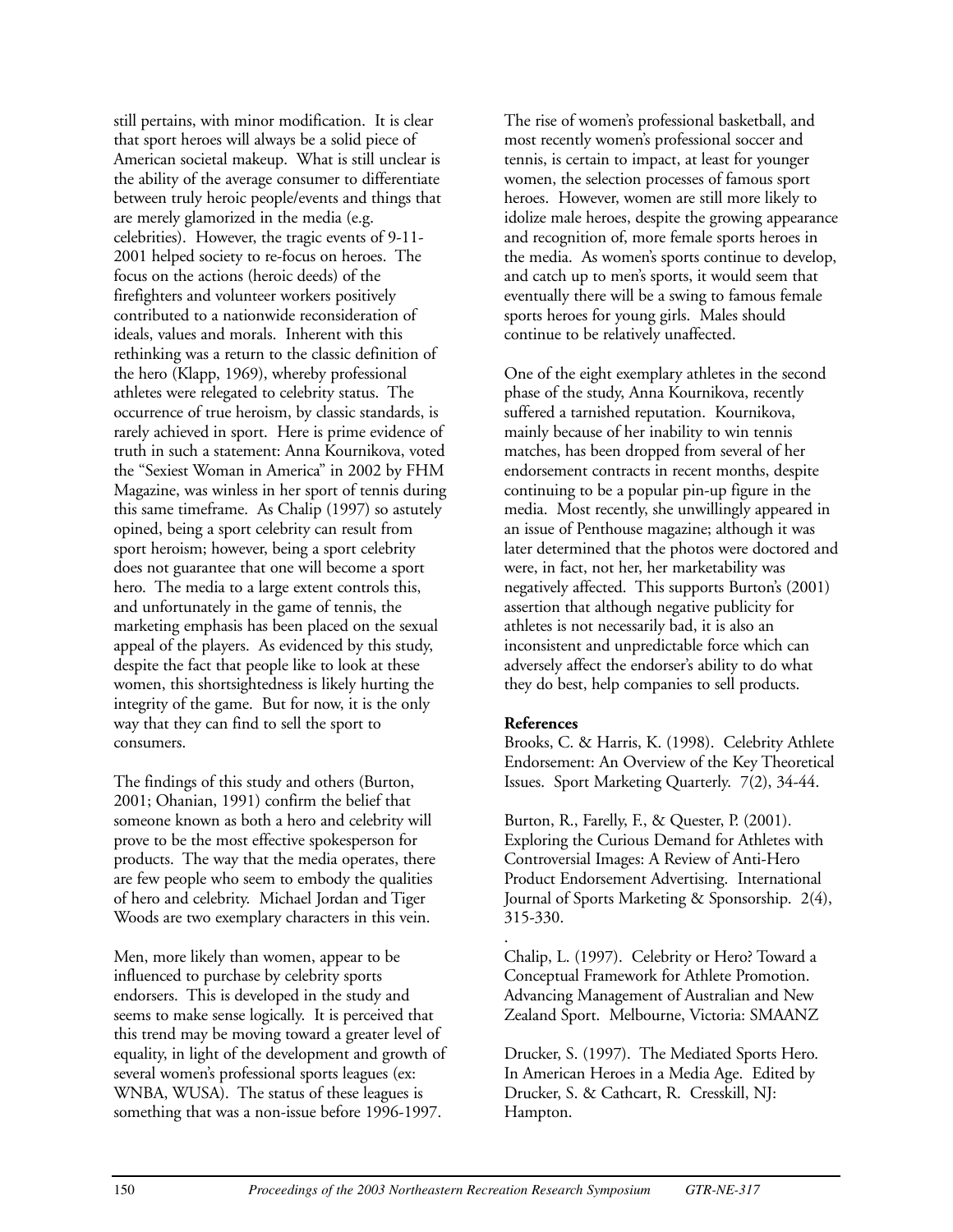Ham, E. (2000). The Playmasters: From Sellouts to Lockouts - An Unauthorized History of the NBA. New York: McGraw-Hill.

Harris, J. (1994). Athletes and the American Hero Dilemma. Champaign, IL: Human Kinetics.

Klapp, O. (1949). Hero Worship in America. American Sociological Review. Feb., 14(1): 57-63.

Leonard, W. (1980). Sport Heroes as Reflections of Dominant Cultural Values. A Sociological Perspective of Sport. Minneapolis: Burgess, 76-79.

Ohanian, R. (1990). Construction and Validation of a Scale to Measure Celebrity Endorsers' Perceived Expertise, Trustworthiness, and Attractiveness. Journal of Advertising. 19(3), 39- 52.

Ohanian, R. (1991). The Impact of Celebrity Spokespersons' Perceived Image on Consumers' Intention to Purchase. Journal of Advertising Research. 46-54.

Porter, D. (1983). America's Greatest Sports Figures. In The Hero in Transition. Browne, R. & Fishwick, M. (eds.). Bowling Green: BGU Popular Press.

Rojek, C. (2001). Celebrity. London: Reaktion Books Smith, G. (1973). The Sport Hero: An Endangered Species. Quest. 19: 59-70.

Vander Velden, L. (1986). Heroes and Bad Winners: Cultural Differences. Psychology and Sociology of Sport: Current Selected Research - Vol. 1. New York: AMS Press.